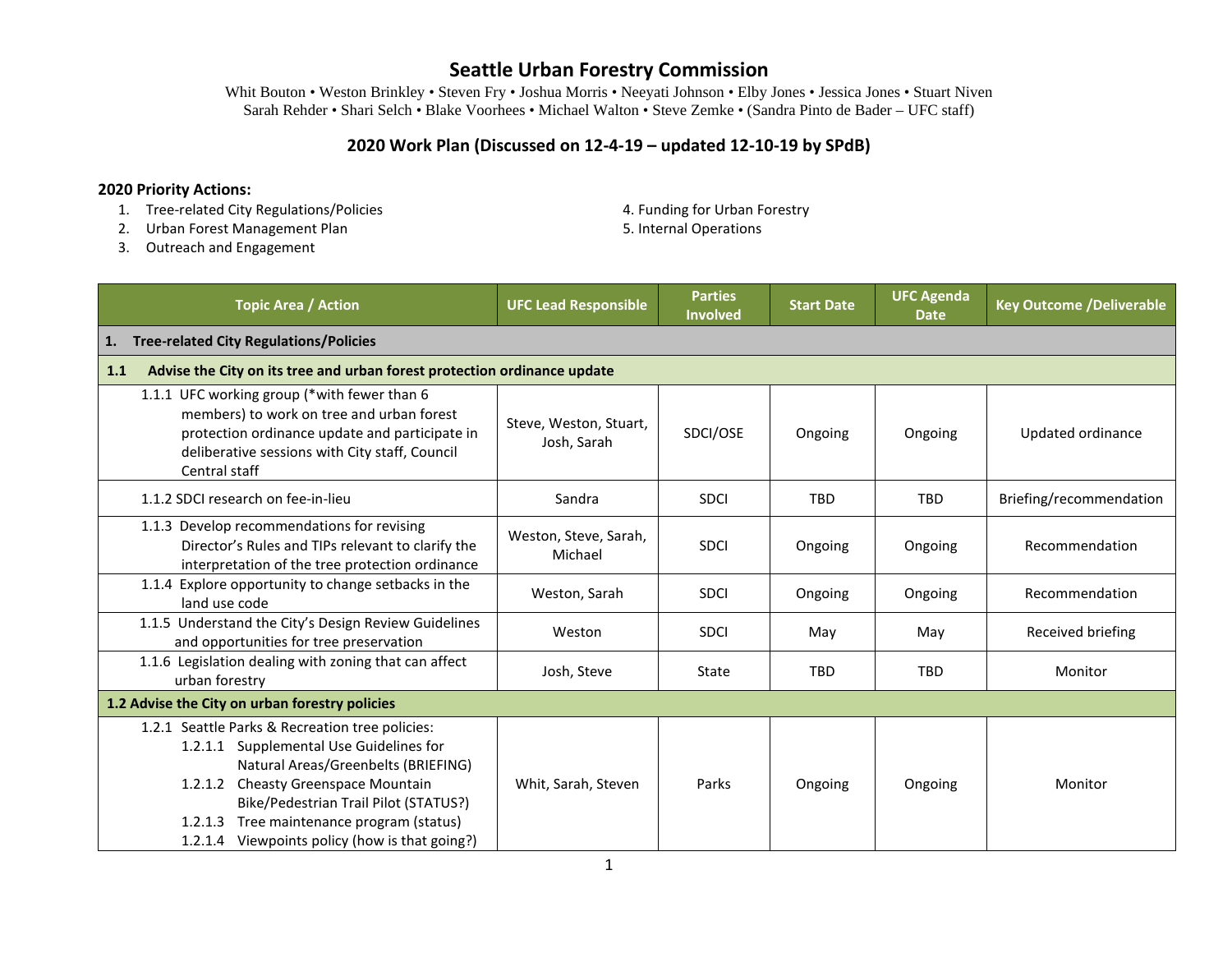Whit Bouton • Weston Brinkley • Steven Fry • Joshua Morris • Neeyati Johnson • Elby Jones • Jessica Jones • Stuart Niven Sarah Rehder • Shari Selch • Blake Voorhees • Michael Walton • Steve Zemke • (Sandra Pinto de Bader – UFC staff)

### **2020 Work Plan (Discussed on 12-4-19 – updated 12-10-19 by SPdB)**

| <b>Topic Area / Action</b>                                                                                                                   | <b>UFC Lead Responsible</b> | <b>Parties</b><br><b>Involved</b> | <b>Start Date</b> | <b>UFC Agenda</b><br><b>Date</b> | <b>Key Outcome /Deliverable</b>    |  |
|----------------------------------------------------------------------------------------------------------------------------------------------|-----------------------------|-----------------------------------|-------------------|----------------------------------|------------------------------------|--|
| 1.2.1.5 Colman Park follow-up                                                                                                                |                             |                                   |                   |                                  |                                    |  |
| 1.2.2 Explore opportunities for tree planting in<br>industrial areas: Port of Seattle, Freight Advisory<br>Board; SDOT                       | Whit, Steven                | Port of Seattle                   | <b>TBD</b>        | <b>TBD</b>                       | <b>Build Relationship</b>          |  |
| 1.2.3 Follow up on recommendation for increased<br>coordination between SDOT and SCL on tree<br>maintenance and pruning cycles.              | Whit,                       | UF IDT                            | Ongoing           | Ongoing                          | <b>TBD</b>                         |  |
| 1.2.4 Seattle tree list update (OPCD, SDCI, and SDOT)<br>including what not to plant (Holly, English ivy,<br>etc.)                           | Whit, Michael               | OPCD, SDCI,<br>SDOT               | <b>TBD</b>        | <b>TBD</b>                       | Recommendation                     |  |
| <b>Urban Forest Management Plan</b><br>2.                                                                                                    |                             |                                   |                   |                                  |                                    |  |
| 2.1 Support UFMP update                                                                                                                      |                             |                                   |                   |                                  |                                    |  |
| 2.1.1 Participate in strategic deliberations with Core<br>Team and provide input                                                             | Weston, Jessica             | Core Team                         | Mar/Aug           | <b>TBD</b>                       | Strategic session<br>participation |  |
| 2.1.2 Provide review and input                                                                                                               | Weston, Jessica             | Core Team                         | <b>TBD</b>        | September                        | Letter of support                  |  |
| <b>Outreach and Engagement</b><br>3.                                                                                                         |                             |                                   |                   |                                  |                                    |  |
| 3.1 City council and Mayor's Office interaction                                                                                              |                             |                                   |                   |                                  |                                    |  |
| 3.1.1 Present 2019 Annual Report and 2020 Work<br>Plan to Council and the Mayor                                                              | Weston, Sandra              | CC, OSE                           | April             | April                            | Presentation                       |  |
| 3.1.2 Hold in-person meetings with Council and<br>Mayor's Office                                                                             | Weston                      | CC, OSE                           | Ongoing           | Ongoing                          | <b>Build relationships</b>         |  |
| 3.2 Community Engagement/Education                                                                                                           |                             |                                   |                   |                                  |                                    |  |
| 3.2.1 Develop info sheet to respond to community<br>inquiries/communications                                                                 | Whit                        | UFC/Community                     | Q1                | March                            | One-pager                          |  |
| 3.2.2 Intentionally expand the diversity of voices the<br>UFC engages with. Expressly seek out<br>underrepresented communities that have not | Whit                        | UFC/Community                     | Q <sub>2</sub>    | Q <sub>2</sub>                   | <b>TBD</b>                         |  |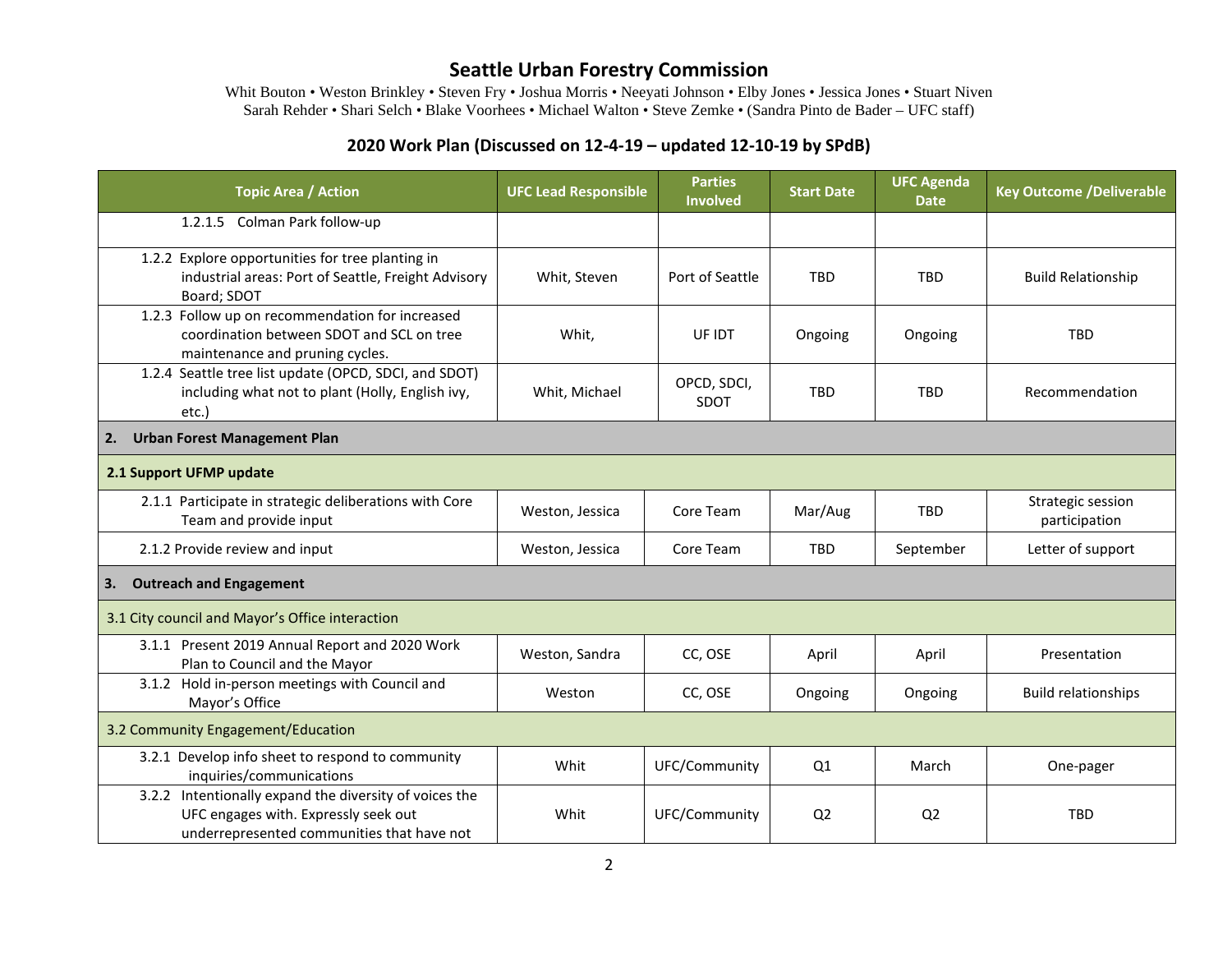Whit Bouton • Weston Brinkley • Steven Fry • Joshua Morris • Neeyati Johnson • Elby Jones • Jessica Jones • Stuart Niven Sarah Rehder • Shari Selch • Blake Voorhees • Michael Walton • Steve Zemke • (Sandra Pinto de Bader – UFC staff)

### **2020 Work Plan (Discussed on 12-4-19 – updated 12-10-19 by SPdB)**

|                                                                         | <b>Topic Area / Action</b>                                                                                                                                                                               | <b>UFC Lead Responsible</b> | <b>Parties</b><br><b>Involved</b> | <b>Start Date</b> | <b>UFC Agenda</b><br><b>Date</b> | <b>Key Outcome /Deliverable</b>   |  |  |
|-------------------------------------------------------------------------|----------------------------------------------------------------------------------------------------------------------------------------------------------------------------------------------------------|-----------------------------|-----------------------------------|-------------------|----------------------------------|-----------------------------------|--|--|
|                                                                         | been historically at the table                                                                                                                                                                           |                             |                                   |                   |                                  |                                   |  |  |
|                                                                         | 3.2.3 Support City Departments on creating a list of<br>what not to plant                                                                                                                                | Weston, Michael,<br>Neeyati | Core Team                         | <b>TBD</b>        | <b>TBD</b>                       | <b>TBD</b>                        |  |  |
|                                                                         | 3.2.4 Meet with community groups to engage in<br>dialogue about the importance of trees, the UFC<br>role, and community interests/priorities<br>3.2.4.1 Key Arena redevelopment<br>3.2.4.2 Cheasty pilot | Weston, Jessica,<br>Steven  | <b>TBD</b>                        | <b>TBD</b>        | <b>TRD</b>                       | <b>TBD</b>                        |  |  |
|                                                                         | 3.2.5 Plan urban forestry outreach and engagement<br>and attend events such as Arbor Day, Green<br>Seattle Day, and Trees for Seattle events                                                             | Sandra/Neeyati              | UF IDT                            | Ongoing           | Ongoing                          | Participation                     |  |  |
| 3.3 Internal Engagement                                                 |                                                                                                                                                                                                          |                             |                                   |                   |                                  |                                   |  |  |
| 3.3.1                                                                   | Develop annual calendar to invite City<br>Departments to brief the UFC                                                                                                                                   | Weston, All                 | UF IDT                            | January           | Ongoing                          | <b>Discussion</b>                 |  |  |
| 3.3.2                                                                   | Introduce the UFC at commission meetings<br>(Planning, Pedestrian, Bike, Parks, MPD<br>Oversight Committee); Neighborhood Council<br>meetings; and public meetings                                       | Weston, All                 | <b>OSE</b>                        | Ongoing           | Ongoing                          | UFC promotion and<br>coordination |  |  |
| 3.3.3                                                                   | Align UF IDT and UFC's work plan<br>3.3.3.1 Hold annual joint UFC/IDT meeting                                                                                                                            | Weston                      | <b>OSE</b>                        | Ongoing           | Ongoing                          | Coordination                      |  |  |
| 3.4 Engagement with Community Organizations and Urban Forestry Partners |                                                                                                                                                                                                          |                             |                                   |                   |                                  |                                   |  |  |
| 3.4.1.                                                                  | Seattle School District. Explore ways to view<br>trees as learning opportunity (vs. liability)                                                                                                           | Weston                      | SSD, DON, OSE,<br>Assoc's         | <b>TBD</b>        | <b>TBD</b>                       | <b>Build Relationship</b>         |  |  |
| 3.4.2                                                                   | Washington State Urban and Community<br><b>Forestry Commission</b>                                                                                                                                       | <b>TBD</b>                  | <b>TBD</b>                        | <b>TBD</b>        | <b>TBD</b>                       | <b>Build Relationship</b>         |  |  |
| 3.4.3                                                                   | UW and community colleges with horticulture<br>programs and landscape architecture.                                                                                                                      | Steven, Michael,<br>Whit    | TBD                               | <b>TBD</b>        | <b>TBD</b>                       | <b>Build Relationship</b>         |  |  |
| 3.4.4                                                                   | WA State Department of Transportation                                                                                                                                                                    | Steven                      | SDOT, Parks                       | <b>TBD</b>        | <b>TBD</b>                       | <b>Build Relationship</b>         |  |  |
| 3.4.5                                                                   | <b>Tilth Alliance</b>                                                                                                                                                                                    | Weston, Steven              | <b>TBD</b>                        | <b>TBD</b>        | <b>TBD</b>                       | <b>Build Relationship</b>         |  |  |